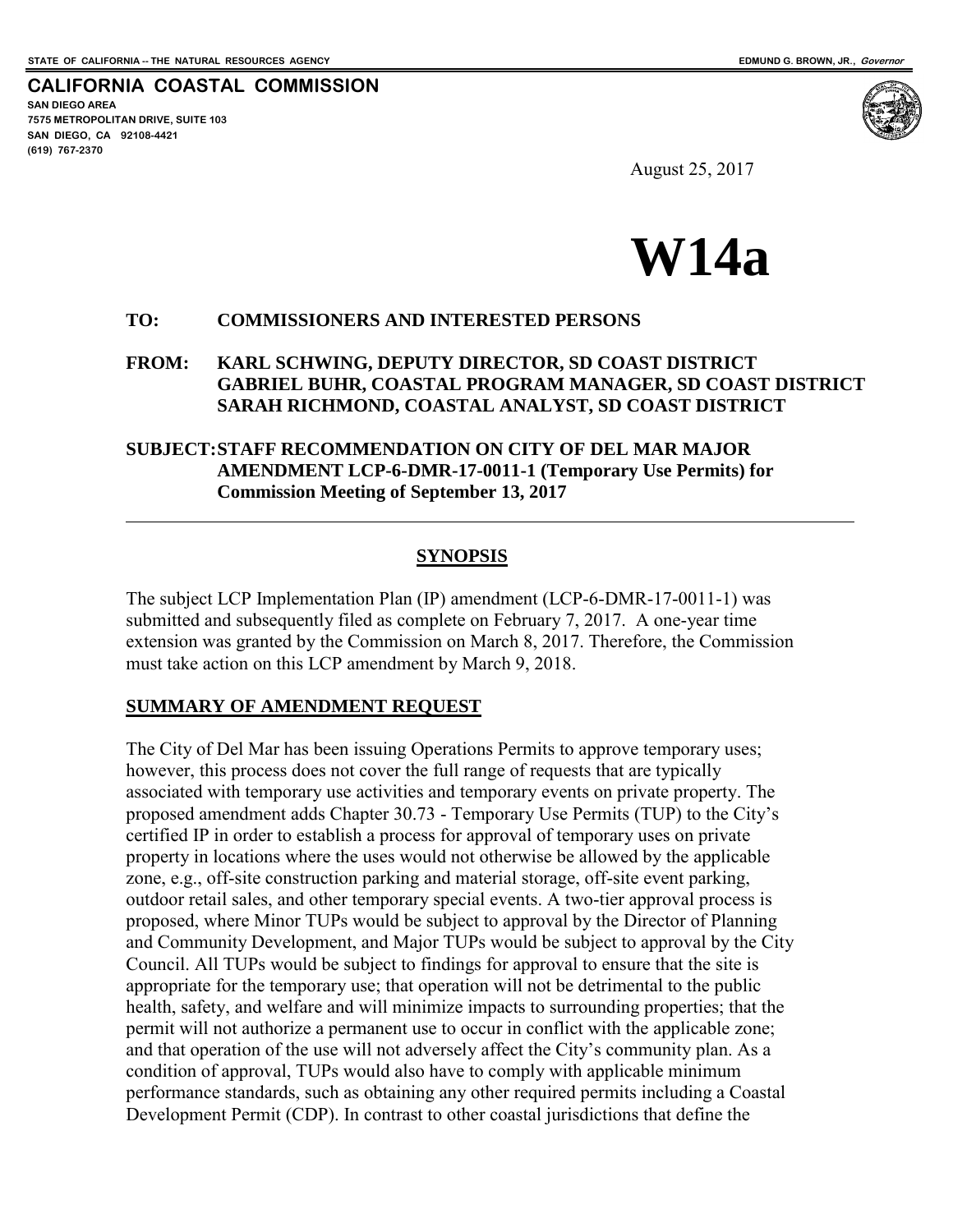duration of a "temporary" use, in the case of the subject amendment, the decision maker can set the permit expiration date.

## **SUMMARY OF STAFF RECOMMENDATION**

Staff is recommending that the Commission first reject the proposed amendment to the IP as submitted, and then approve it, with suggested modifications, to ensure that the proposed amendment will not result in unintended consequences to public access or coastal resources. Because the proposed amendment does not include language that explains a CDP is required to address potential impacts to coastal resources and public access, TUP applicants may not have sufficient direction regarding the need to prepare a CDP and develop a project consistent with LUP goals, and to provide for maximum public access in a way that also protects the City's coastal resources. Staff therefore recommends language to address this issue through **Special Modification #1**. In addition, the proposed amendment allows the decision maker to approve a temporary use without explicitly considering impacts to public access, water quality, or coastal resources in the required findings for approval. Thus, Staff recommends that the decision maker be required to make the finding that the temporary use would not adversely affect public access, water quality, or coastal resources (**Special Modification #2**). With these modifications, the proposed amendment is consistent with the City's intent to establish a process to authorize temporary uses on private property and with the City's LUP goals to provide maximum public access and protect natural resources. Staff has coordinated with the City on these suggested modifications and they are in agreement with the proposed changes.

The appropriate resolutions and motions begin on page 4. The suggested modifications begin on page 5. The findings for denial of the Implementation Plan Amendment as submitted begin on page 7. The findings for approval of the plan, if modified, begin on page 10.

# **ADDITIONAL INFORMATION**

Further information on the City of Del Mar LCP amendment LCP-6-DMR-17-0011-1 (Temporary Use Permits) may be obtained from Sarah Richmond, Coastal Planner, at (619) 767-2370.

### **[EXHIBITS](https://documents.coastal.ca.gov/reports/2017/9/w14a/w14a-9-2017-exhibits.pdf)**

Exhibit 1 – Ordinance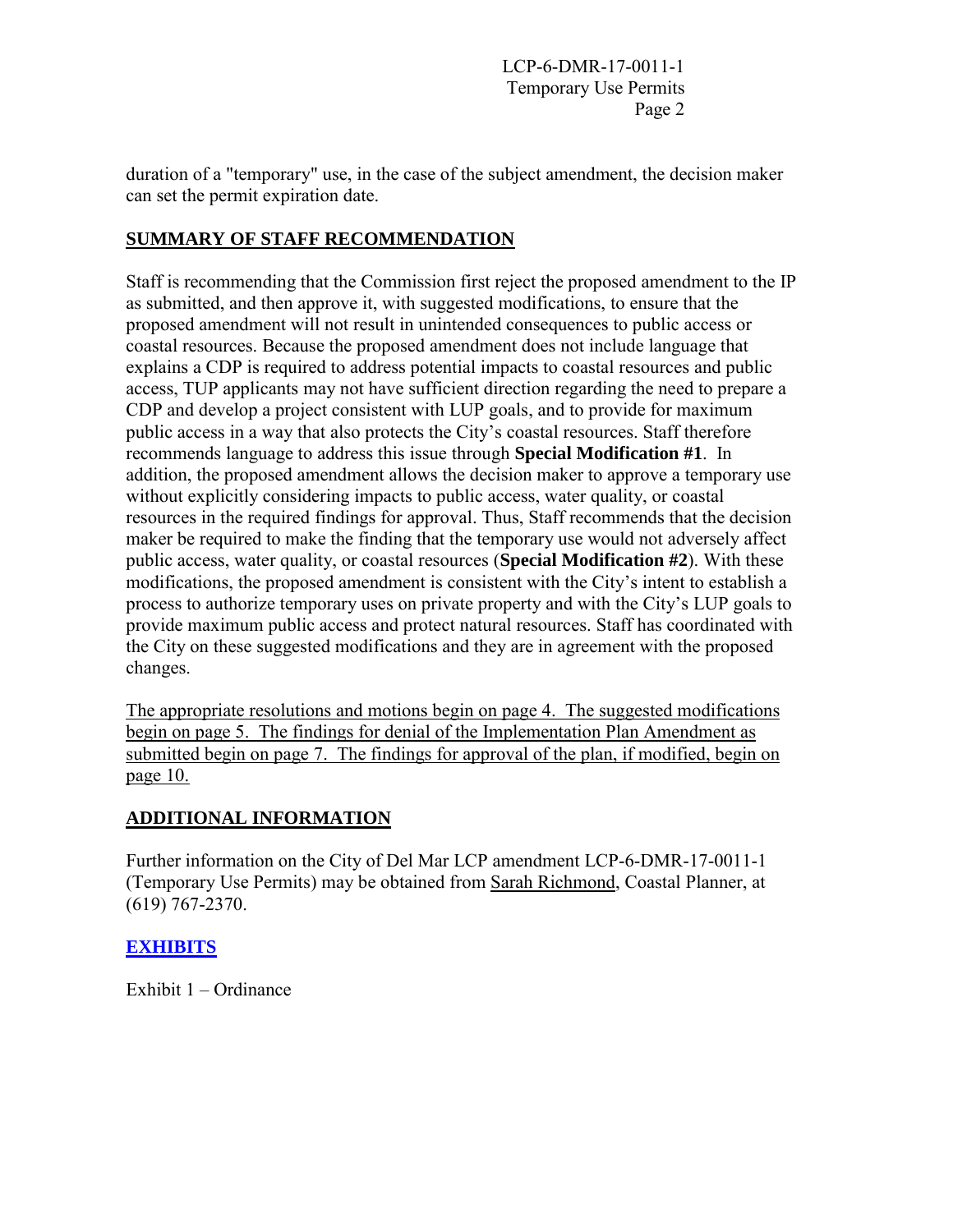## **PART I. OVERVIEW**

# **A. LCP HISTORY**

In May 1991, the City of Del Mar submitted its Land Use Plan (LUP) for Commission action. The Commission denied the LUP as submitted, but approved it with suggested modifications in September 1991. The City did not accept the suggested modifications within six months, so the City resubmitted the same documents and the Commission again approved the LUP with suggested modifications in June 1992. This time, the City Council adopted the modifications within the prescribed time and the Commission effectively certified the LUP in March 1993. The Implementation Plan (IP) was approved with suggested modifications on March 13, 2001. On September 11, 2001, the Commission concurred with the Executive Director's determination to effectively certify the City of Del Mar Local Coastal Program (LCP).

The certified LCP was first amended (LCPA No. 1-2000) in 2002 to incorporate the City's Multiple Species Conservation Program Subarea Plan. A second LCP amendment (DMR-MAJ-1-08), referenced as Garden del Mar, was approved with suggested modifications in March 2009 for the redesignation and rezoning of the property at the southeast corner of Camino del Mar and 10th Street. A third amendment (DMR-MAJ-1- 09) was approved with suggested modifications in March 2010 to revise parking regulations to support revitalization of the City's downtown business district. A fourth amendment (DMR-MAJ-1-11) involved deleting a phrase regarding the processing for authorization of reduction in wetland setbacks so as to delete automatic deferral to California Department of Fish and Wildlife. A fifth amendment (LCP-6-DMR-17-0073- 1) was approved with suggested modification in May 2017 to add and update various sections related to off-street parking to more efficiently utilize existing spaces in commercial zones, change in-lieu fee parking program requirements, and incentivize alternative transportation options.

### **B. STANDARD OF REVIEW**

Pursuant to Section 30513 of the Coastal Act, the Commission may only reject zoning ordinances or other implementing actions, as well as their amendments, on the grounds that they do not conform with, or are inadequate to carry out, the provisions of the certified LUP. The Commission shall take action by a majority vote of the Commissioners present.

# **C. PUBLIC PARTICIPATION**

The City has held Planning Commission and City Council meetings with regard to the subject amendment request. All of those local hearings were duly noticed to the public. Notice of the subject amendment has been distributed to all known interested parties.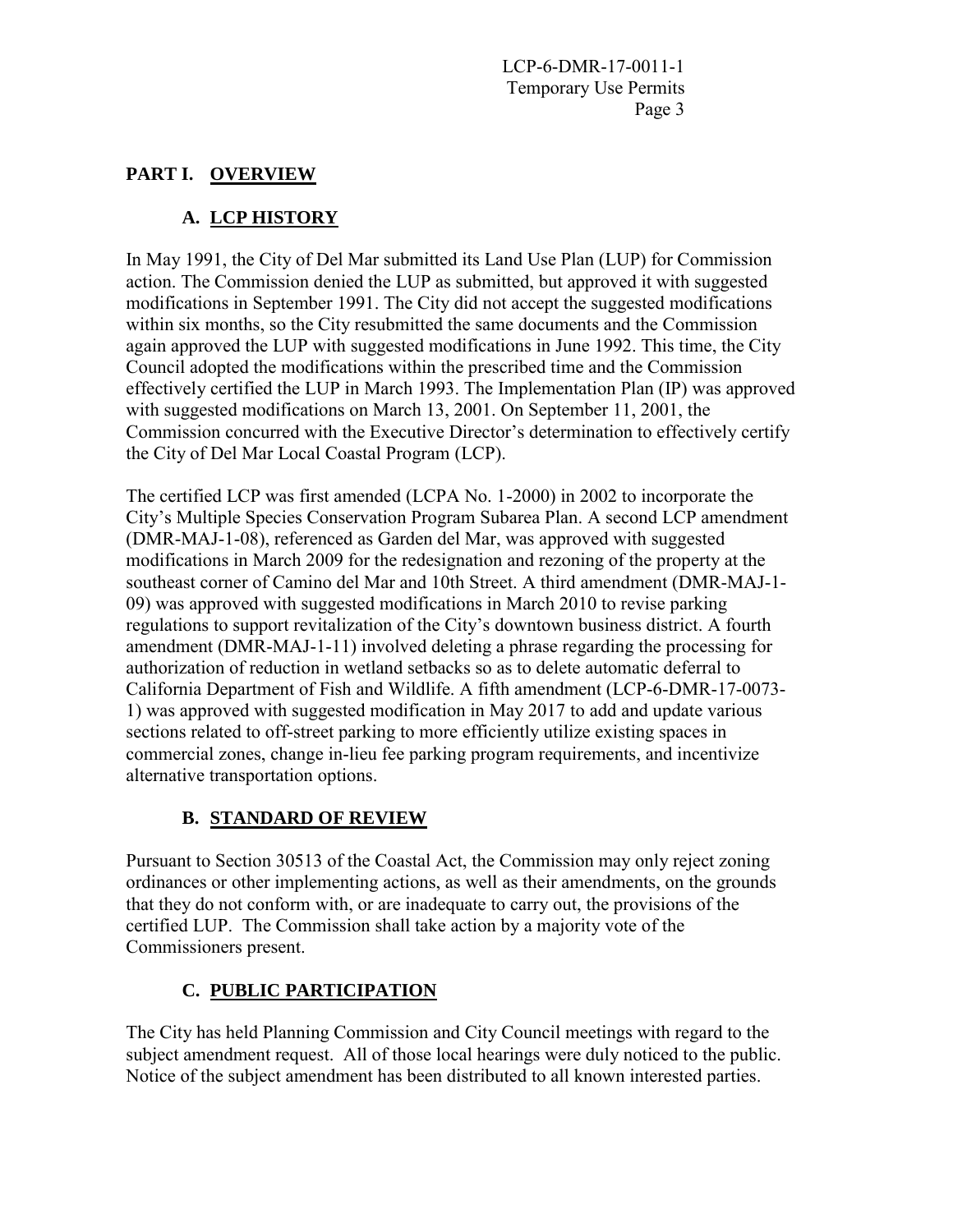## **PART II. LOCAL COASTAL PROGRAM SUBMITTAL - RESOLUTIONS**

Following a public hearing, staff recommends the Commission adopt the following resolutions and findings. The appropriate motion to introduce the resolution and a staff recommendation are provided just prior to each resolution.

### **I. MOTION I:** *I move that the Commission reject the Implementation Program Amendment LCP-6-DMR-17-0011-1 for the City of Del Mar LCP as submitted.*

## **STAFF RECOMMENDATION OF REJECTION:**

Staff recommends a **YES** vote. Passage of this motion will result in rejection of Implementation Program and the adoption of the following resolution and findings. The motion passes only by an affirmative vote of a majority of the Commissioners present.

## **RESOLUTION TO DENY CERTIFICATION OF THE IMPLEMENTATION PROGRAM AS SUBMITTED:**

The Commission hereby denies certification of the Implementation Program Amendment LCP-6-DMR-17-0011-1 submitted for the City of Del Mar LCP and adopts the findings set forth below on grounds that the Implementation Program as submitted does not conform with, and is inadequate to carry out, the provisions of the certified Land Use Plan. Certification of the Implementation Program would not meet the requirements of the California Environmental Quality Act as there are feasible alternatives and mitigation measures that would substantially lessen the significant adverse impacts on the environment that will result from certification of the Implementation Program as submitted

## **II. MOTION II:** *I move that the Commission certify the Implementation Program Amendment LCP-6-DMR-17-0011-1 for the City of Del Mar LCP if it is modified as suggested in this staff report.*

### **STAFF RECOMMENDATION:**

Staff recommends a **YES** vote. Passage of this motion will result in certification of the Implementation Program Amendment with suggested modifications and the adoption of the following resolution and findings. The motion passes only by an affirmative vote of a majority of the Commissioners present.

# **RESOLUTION TO CERTIFY THE IMPLEMENTATION PROGRAM AMENDMENT WITH SUGGESTED MODIFICATIONS:**

The Commission hereby certifies the Implementation Program Amendment LCP-6- DMR-17-0011-1 for the City of Del Mar if modified as suggested and adopts the findings set forth below on grounds that the Implementation Program Amendment, with the suggested modifications, conforms with and is adequate to carry out the certified Land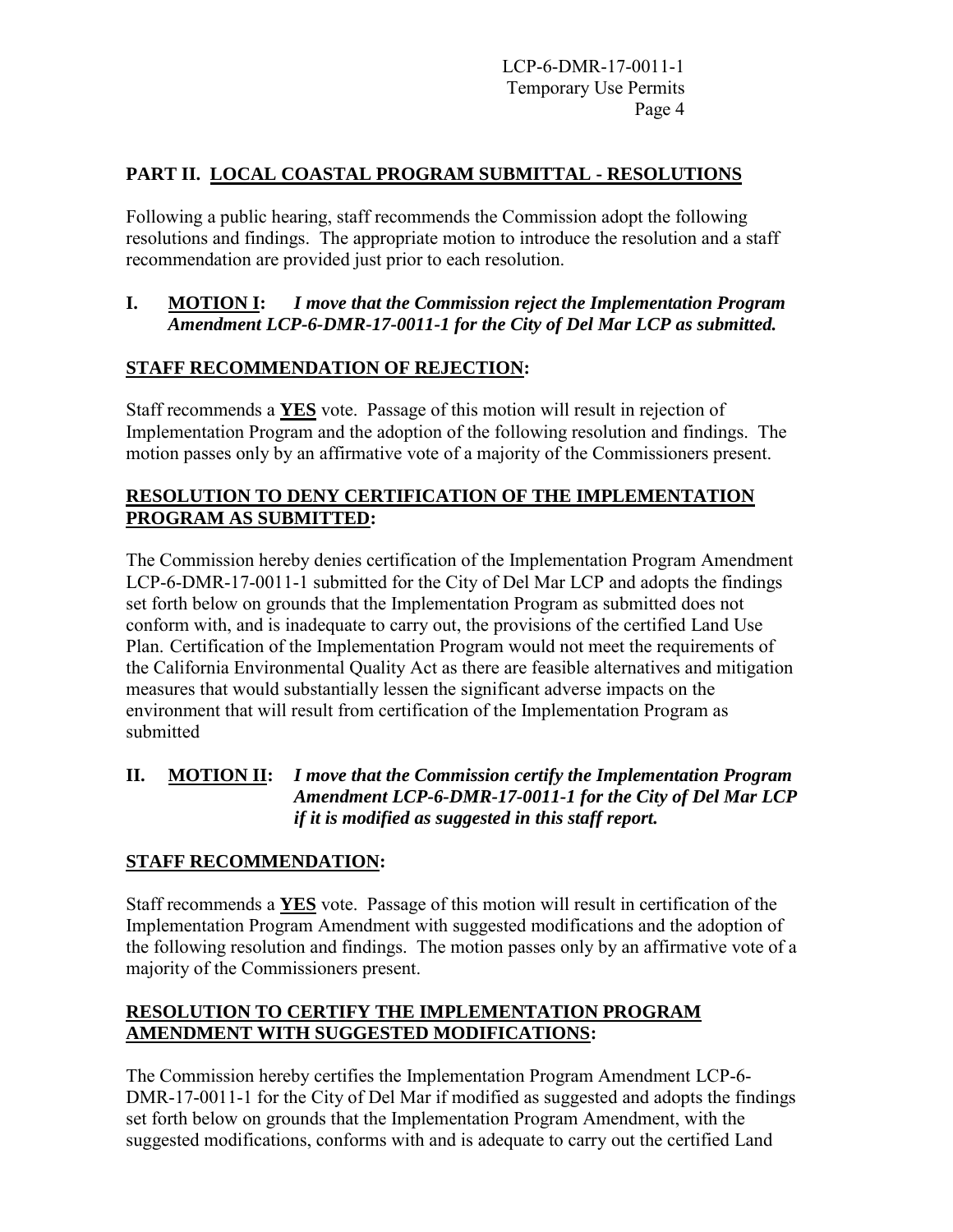Use Plan. Certification of the Implementation Program Amendment if modified as suggested complies with the California Environmental Quality Act, because either 1) feasible mitigation measures and/or alternatives have been incorporated to substantially lessen any significant adverse effects of the Implementation Program Amendment on the environment, or 2) there are no further feasible alternatives and mitigation measures that would substantially lessen any significant adverse impacts on the environment.

# **PART III. SUGGESTED MODIFICATIONS**

Staff recommends the following suggested revisions to the proposed Implementation Plan be adopted. The underlined sections represent language that the Commission suggests be added, and the struck-out sections represent language which the Commission suggests be deleted from the language as originally submitted.

1. Modify Section 30.73.020 – When a Temporary Use Permit is Required as follows:

# *[…]*

*D. Applications filed pursuant to this Chapter may also be subject to approval of other permit types in addition to the Temporary Use Permit.* 

- *1. A Coastal Development Permit shall be obtained for those uses that involve coastal development or potential impacts to coastal resources or public access pursuant to DMMC Chapter 30.75 (Coastal Development Permits) and that do not qualify for a permit exemption in accordance with Section 30.75.200.*
- 2. Modify Section 30.73.040 Decision Process for Temporary Use Permits and Findings for Approval as follows:

*[…]* 

*C. A Temporary Use Permit, Minor or Major, may be approved or conditionally approved only if the decision maker makes all of the following Findings for Approval:* 

- *1. That the proposed site is adequate to accommodate the anticipated number of guests and vendors for the temporary use;*
- *2. That operation of the temporary use for a limited period of time consistent with the permit conditions will not be detrimental to the public health, safety, and welfare and will not adversely affect the surrounding neighborhood; and*
- *3. That in consideration of the past and present use of the site, granting of the Temporary Use Permit would not authorize a*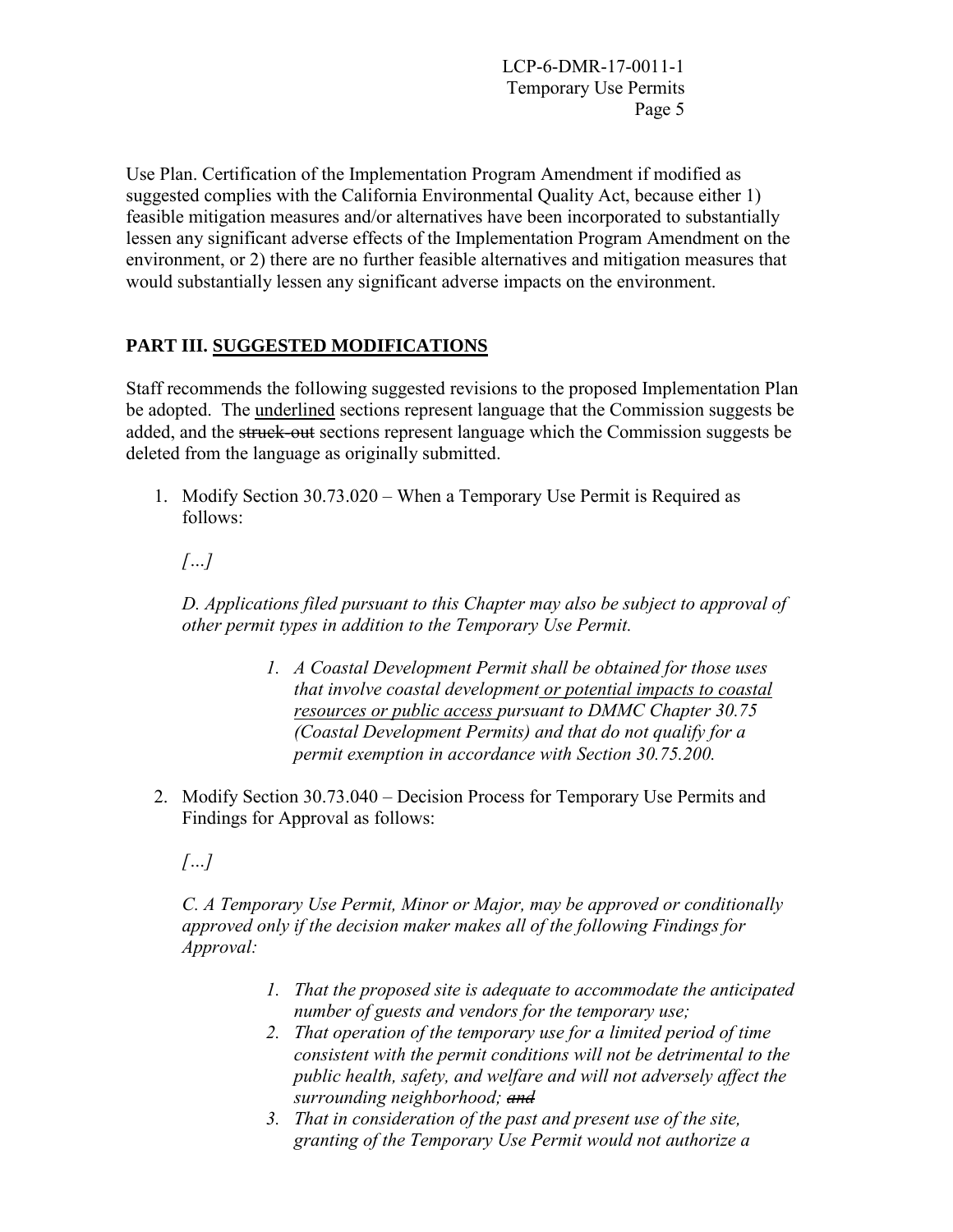*permanent use to occur in conflict with the allowed uses of the applicable zone.;* 

- *4. That operation of the temporary use would not adversely affect the community plan.;and*
- *5. That the temporary use would not adversely affect public access, water quality, or coastal resources.*

### **PART IV. FINDINGS FOR REJECTION OF THE DEL MAR LCP IMPLEMENTATION PLAN AMENDMENT, AS SUBMITTED**

# **A. AMENDMENT DESCRIPTION**

It is typical for a local jurisdiction to have a Temporary Use Permit (TUP) approval process to allow, on a temporary basis, for uses that are not otherwise allowed by right per the applicable zone of a private property. Currently, the City of Del Mar does not have a TUP approval process. Instead, the City uses Operations Permits to approve the private use of public property (such as the beach) and to approve a "large assemblage" (event attended by more than 50 people) on any property, public or private. The existing Operations Permit process has been used for events in commercial parking lots, private events in quasi-public spaces at the Plaza and L'Auberge Hotel, and private events at personal residences with constrained parking/access. Chapter 6.52 of the Del Mar Municipal Code (DMMC) contains Operations Permit regulations; this chapter is not included in the City's certified LCP.

The problem the City is addressing through the subject LCP amendment is that the existing process has been inconsistently applied in the past, and does not cover the full range of requests that are typically made for temporary use activities and events on private property. As such, the proposed amendment adds Chapter 30.73 - Temporary Use Permits to the City's certified Implementation Plan (IP) to establish a process for approval of temporary uses on private property in locations where the uses would not otherwise be allowed by the applicable zone  $(Exhibit #1)$ . Examples of these temporary uses include:

- Off-site construction parking and material storage associated with an approved development permit occurring at a separate location (does not apply to on-street parking);
- Outdoor retail sales events related to holiday or seasonal activities held within a parking lot or off-site (e.g. pumpkin or holiday tree lots);
- Off-street parking for off-site special events;
- Special events and public assembly and entertainment of a temporary nature; and
- Private activities and events on quasi-public spaces in the Del Mar Plaza public plaza terrace or in the L'Auberge Hotel amphitheater where the use is not explicitly provided for by the Specific Plan (applicable zoning).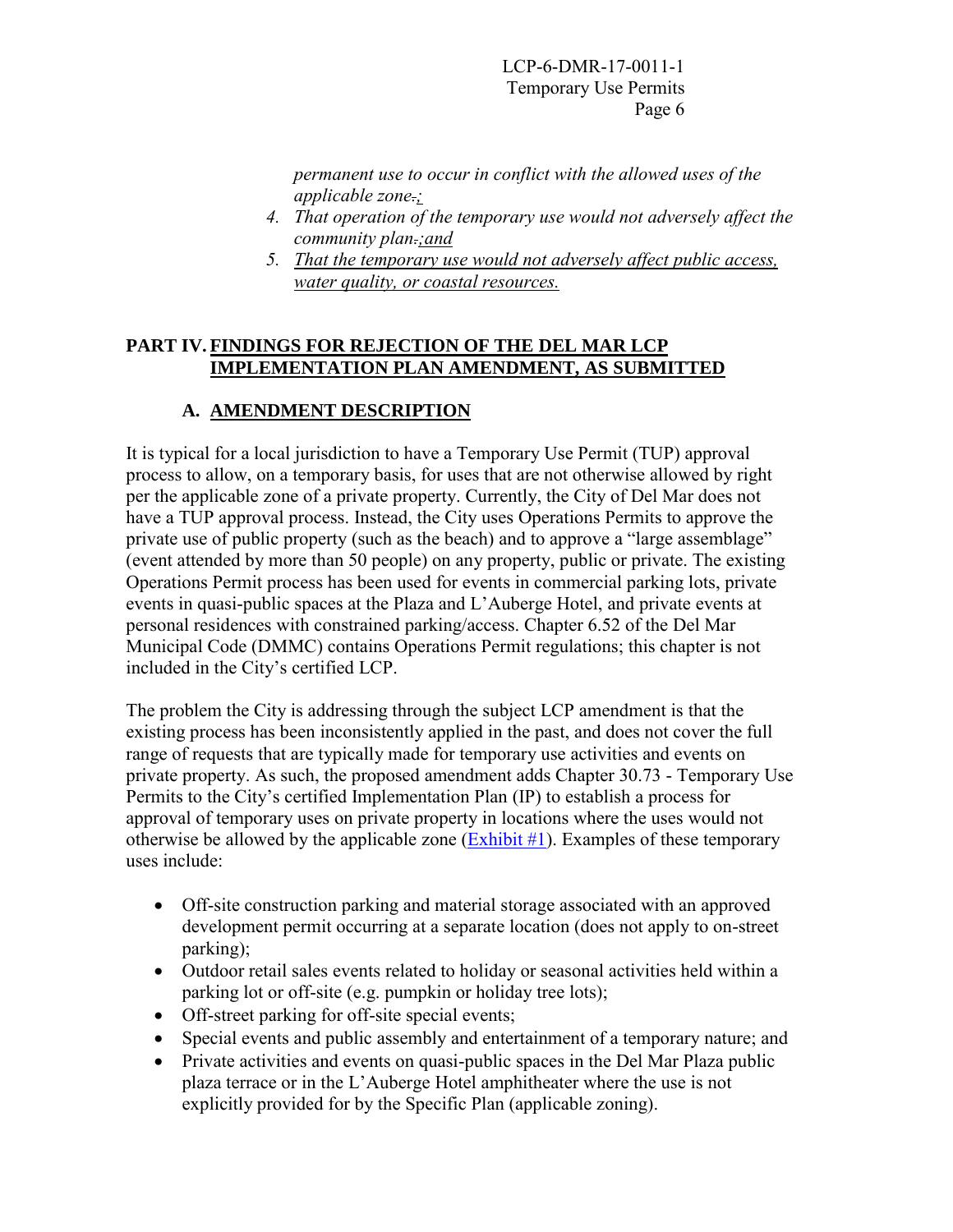With the addition of Chapter 30.73 - Temporary Use Permits to the IP, the City will also revise Chapter 6.52 - Operations Permit: Large Assemblage to remove conflicting language. However, revised Chapter 6.52 will continue to be excluded from the City's certified LCP. Revised Chapter 6.52 establishes a process for approval of temporary uses on public property and large assemblages on a private property in a residential zone, which are exempt from the TUP regulations (Chapter 30.73.020.C). Chapter 6.52 does not remove the requirement that the City issue a coastal development permit when necessary.

## **B. SPECIFIC FINDINGS FOR REJECTION**

The standard of review for LCP implementation submittals or amendments is their consistency with and ability to carry out the provisions of the certified LUP.

Purpose and Intent of the Ordinance. The purpose and intent of the ordinance is to establish a process for approval of temporary uses on private property.

Major Provisions of the Ordinance. The major provisions of the proposed amendment set procedures and standards of review for approval of temporary uses on private property where the use would otherwise not be allowed, e.g., off-site construction parking and material storage, off-site event parking, outdoor retail sales, and other special events. A two-tier approval process is proposed, where Minor TUPs would be subject to approval by the Director of Planning and Community Development, and Major TUPs would be subject to approval by the City Council. All TUPs would be subject to findings for approval to ensure that the site is appropriate for the temporary use, that operation will not be detrimental to the public health, safety, and welfare and will minimize impacts to surrounding properties, that the permit will not authorize a permanent use to occur in conflict with the applicable zone, and that operation of the use will not adversely affect the City's community plan. The decision maker can set the permit expiration date; otherwise the TUP expires 30 days after the event if no expiration is set in the permit.

Adequacy of the Ordinance to Implement the Certified LUP Segments. The standard of review for any proposed IP or an amendment to a certified IP is whether or not the proposed IP provision conforms with, and is adequate to carry out, the provisions of the certified LUP. The applicable LUP policies to consider are as follows:

*COASTAL ACCESS GOAL IV-A: Provide physical and visual access to coastal recreation areas for all segments of the population without creating a public safety concern, overburdening the City's public improvements, degrading the City's natural resources, or causing substantial adverse impacts to adjacent private properties.* 

*COASTAL ACCESS GOAL IV-D: Maximize the opportunity for access to beach areas by minimizing competition for public on-street parking spaces.*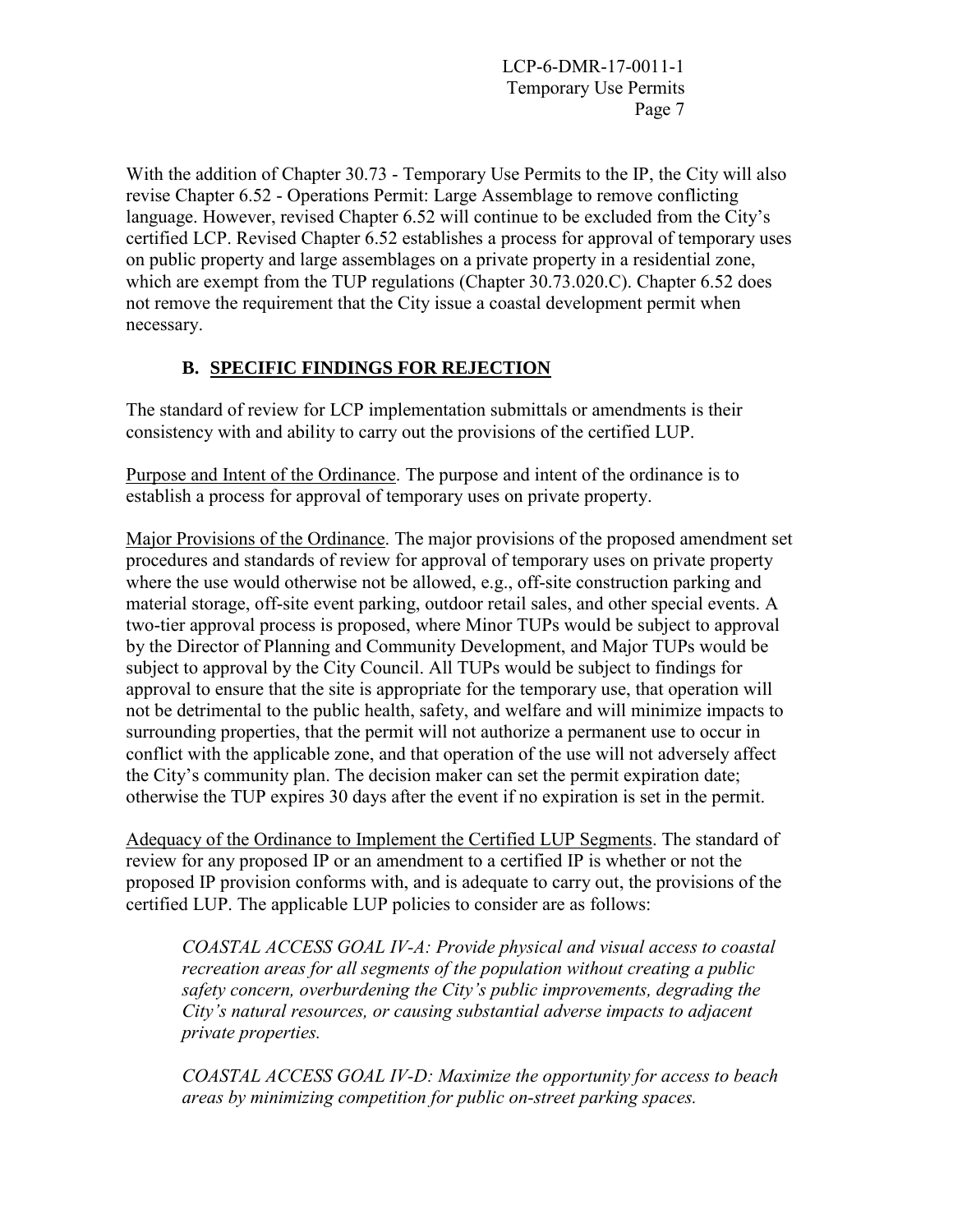*WETLAND PRESERVATION VI-B: Preserve, protect, and where feasible, enhance the wetland areas of Del Mar.* 

These LUP policies require that maximum access and recreational opportunities be provided to all people consistent with public safety needs, while still protecting natural resources from overuse. The language in the proposed LCP amendment regarding the Coastal Development Permit (CDP) requirement (Section 30.73.020.D.1) and the adequacy of the findings for approval of a TUP (Section 30.73.040.C) raises concerns described below.

Section 30.73.020.D.1 When a Temporary Use Permit is Required: This section specifies that, in addition to a TUP, a CDP shall be obtained for those uses that involve coastal development and do not qualify for an exemption (Chapter 30.75 - Coastal Development Permits). Chapter 30.75 - Coastal Development Permits is included in the City's certified LCP and is consistent with the Commission's 1993 guidelines that identify the types of temporary events that have the potential for significant adverse effect on coastal resources and public access and which, as a result, require a CDP, i.e., temporary events held between Memorial Day and Labor Day, that occupy all or a portion of the sandy beach area, and that involve a charge for previously free general public admission or seating. While the reference to Chapter 30.75 is precise, it may not be clear to applicants from the reference alone that temporary uses can constitute coastal development. For example, the definition of coastal development in the cited section includes a "change in the density or intensity of use of land" and "change in the intensity of use of water, or of access thereto," uses that may not be obvious to an applicant as a type of development. Thus, temporary uses such as special events, even for just a day, that increase the intensity of use of public street parking, beach or surf areas, coastal trails, etc. may constitute coastal development and therefore could require a CDP to ensure that impacts to coastal resources and public access (e.g., to habitat areas and recreational opportunities) can be appropriately avoided and minimized. Because the proposed amendment does not include language that explains a CDP is required to address potential impacts to coastal resources and public access, TUP applicants may not have sufficient direction regarding the need to prepare a CDP and design a project consistent with LUP goals, and specifically to provide for maximum public access in a way that protects the City's natural resources.

30.73.040.C Decision Process for Temporary Use Permits and Findings for Approval: To approve a TUP, it is the responsibility of the decision maker to make the findings that the site can accommodate the temporary use; that operation of the temporary use will not be detrimental to the public health, safety, and welfare and will not adversely affect the surrounding neighborhood; that the temporary use would not be in conflict with the allowed uses per the zoning; and that the temporary use would not adversely affect the community plan. Notably absent from the list of findings for approval is that the temporary use would not adversely affect public access, water quality, or coastal resources. While the proposed amendment includes separate language that acknowledges the applicant may be required to obtain a CDP for a temporary use that involves coastal development, the proposed amendment, as submitted, allows the decision maker to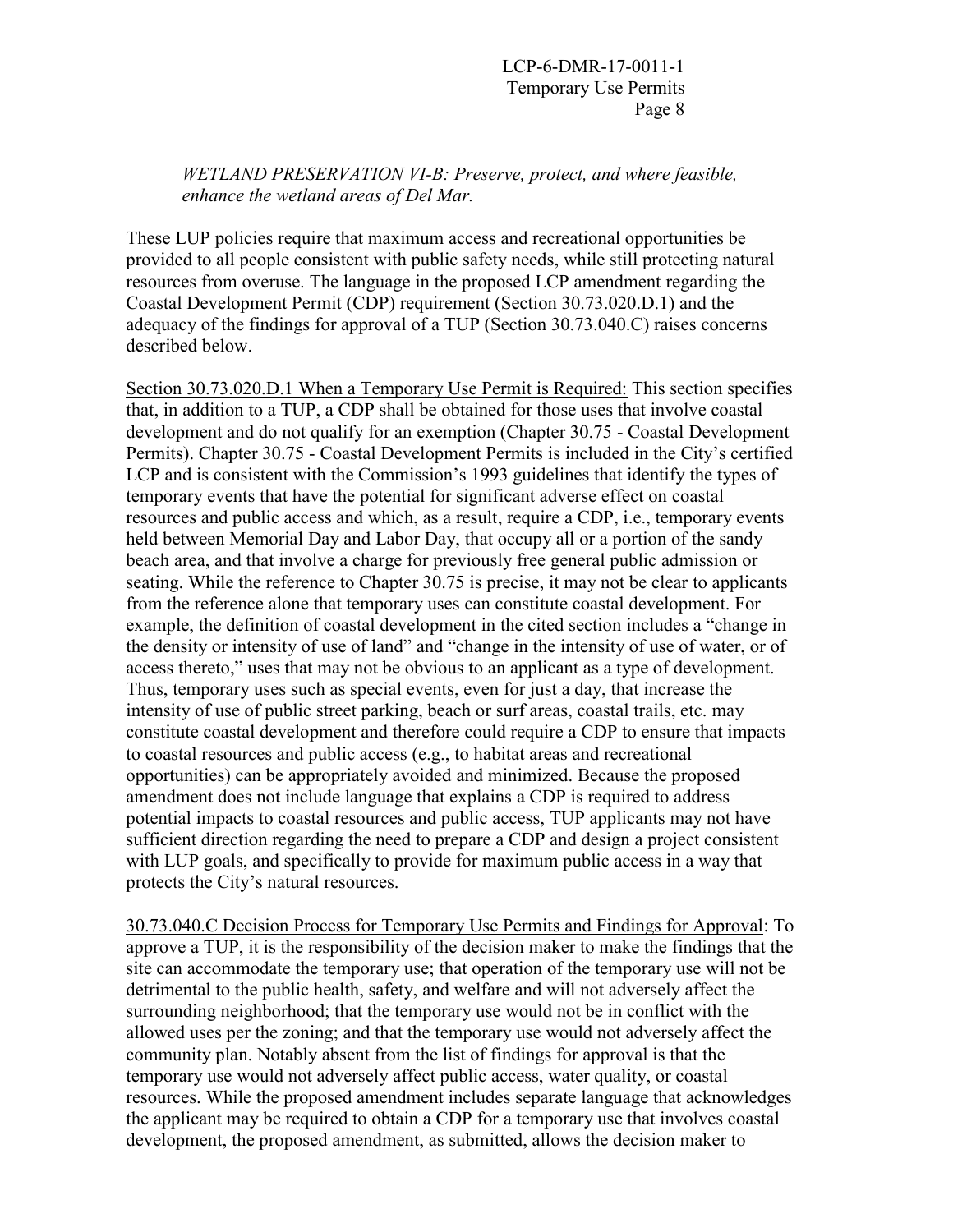approve a temporary use without explicitly considering impacts to public access, water quality, or coastal resources as a part of any required findings.

Del Mar is a popular coastal destination for visitors and the lack of explicit language to consider impacts to public access, water quality, or coastal resources could result in adverse impacts, especially because the proposed amendment does not define the duration of a temporary use. The Commission understands that the intent of the proposed amendment is to provide the City with "the necessary flexibility to accommodate the extent of requests for temporary uses that are unique to Del Mar" (City Staff Report dated December 19, 2017). As such, the proposed amendment states:

*A "temporary use" shall mean any activity or land use of a temporary nature that extends beyond what is expressly allowed by the applicable base zone in terms of use and development standards … temporary uses for a limited period of time in locations where the proposed use may be desirable and appropriate due to the limited and short-term nature of the activity … (emphases added*; Section 30.73.010*).* 

In contrast, many other coastal jurisdictions include in their temporary use regulations a definition of "limited duration." For example, the City of Encinitas, another coastal jurisdiction in North County San Diego, defines limited duration to mean "a period of time which does not exceed a two week period on a continual basis, or does not exceed a consecutive four month period on an intermittent basis" (IP Section 30.46.015). In discussions with the City, staff elaborated on the range of activities and the associated range of durations that, based on the details of a given proposal, could apply for a TUP. In some cases, only a 1-2 day duration would be considered appropriate, whereas in other cases, a weekly event over the course of a season or calendar year period would be considered appropriate. The longest possible duration TUP the City anticipates is for use of private property for construction parking or staging for construction occurring at a separate location. The City asserts that this scenario is unique to Del Mar because, unlike many other cities, it does not specify temporary construction parking as an allowed use per the zoning. Thus, the City would like to have discretion as to when, where, and for how long this type of temporary use can be permitted at a specified private property.

To accommodate the City's desire for flexibility in approving TUPs and be consistent with LUP goals to provide public access and protect the City's natural resources, the proposed amendment must include language that requires the decision maker to review potential impacts to public access, water quality, or coastal resources. Otherwise, without a definition of the duration of a "temporary" use, it is difficult to assess whether impacts to public access, water quality, or coastal resources would only be temporary in nature. Therefore, Section 30.73.020.D.1 and 30.73.040.C must be rejected as submitted.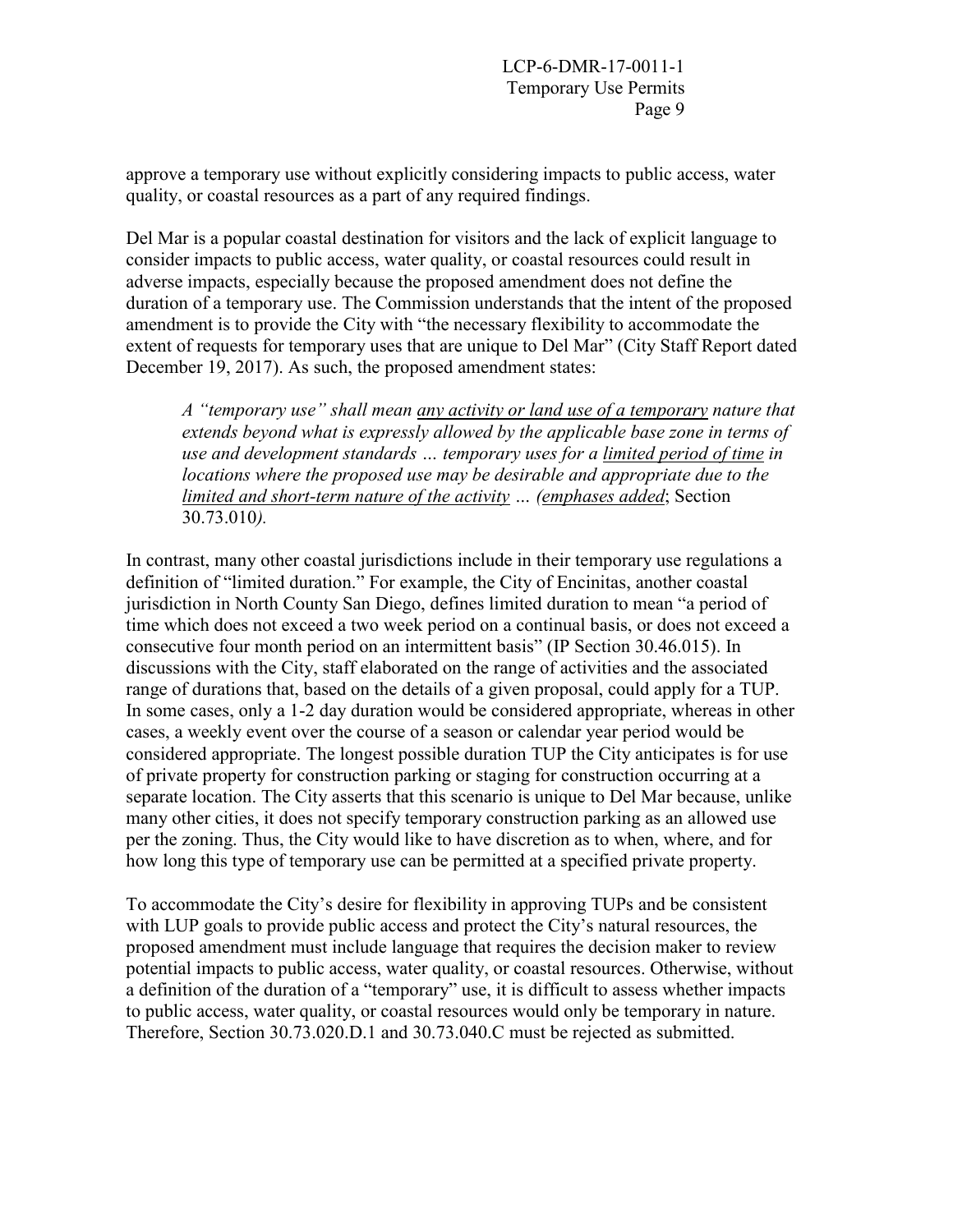#### **PART V. FINDINGS FOR APPROVAL OF THE DEL MAR LCP IMPLEMENTATION PLAN AMENDMENT, IF MODIFIED**

The City's provisions for when a CDP is required (Section 30.73.020.D.1) and for findings for approval of a TUP (Section 30.73.040.C) were not found to conform with, and adequate to carry out, the certified LUP goals and policies as submitted. Coordination with City staff has resulted in agreement on the two suggested modifications described below.

**Suggested Modifications #1 and #2** ensure that the proposed amendment will not result in adverse impacts to public access or coastal resources. **Suggested Modification #1**  specifies that a CDP is required for temporary uses with potential impacts to coastal resources or public access. This additional language clarifies the CDP process for applicants, and puts applicants on notice that TUP proposals must be consistent with LUP goals to provide maximum access and recreational opportunities to all people, without creating a public safety concern or degrading natural resources. Similarly, **Suggested Modification #2** requires the decision maker, prior to approval of the TUP, to make the finding that the proposed temporary use does not adversely affect public access, water quality, and coastal resources. While the Commission understands that temporary uses involving coastal development would be analyzed and conditioned during the CDP process, this additional finding is necessary because the proposed amendment does not define the duration of a "temporary" use and therefore provides the decision maker with considerable discretion to authorize uses that could, if not explicitly considered, affect public access or coastal resources. Therefore, **Suggested Modification #2** provides the decision maker an opportunity to assess whether all impacts are avoided and approved uses would only be temporary in nature. With these modifications, the proposed amendment is consistent with the City's intent to establish a process to authorize temporary uses on private property and with LUP goals to provide maximum public access and protect natural resources.

### **PART VI. CONSISTENCY WITH THE CALIFORNIA ENVIRONMENTAL QUALITY ACT (CEQA)**

Section 21080.9 of the California Environmental Quality Act (CEQA) exempts local government from the requirement of preparing an environmental impact report (EIR) in connection with its local coastal program. Instead, the Coastal Commission acts as lead agency for the purposes of fulfilling CEQA. The Commission's LCP review and approval program has been found by the Resources Agency to be functionally equivalent to the EIR process. Thus, under CEQA Section 21080.5, the Commission is relieved of the responsibility to prepare an EIR for each LCP submission. The City concluded that the proposed amendment is exempt from CEQA (Section 15061(b)(3) – General Rule) because the proposed regulations will not result in any physical development or significant effect on the environment. Each TUP application will require discretionary approval and will be subject to future CEQA review at the project level. The proposed fee is exempt from CEQA (Section 15273 – Rates, Tolls, Fares, and Charges).